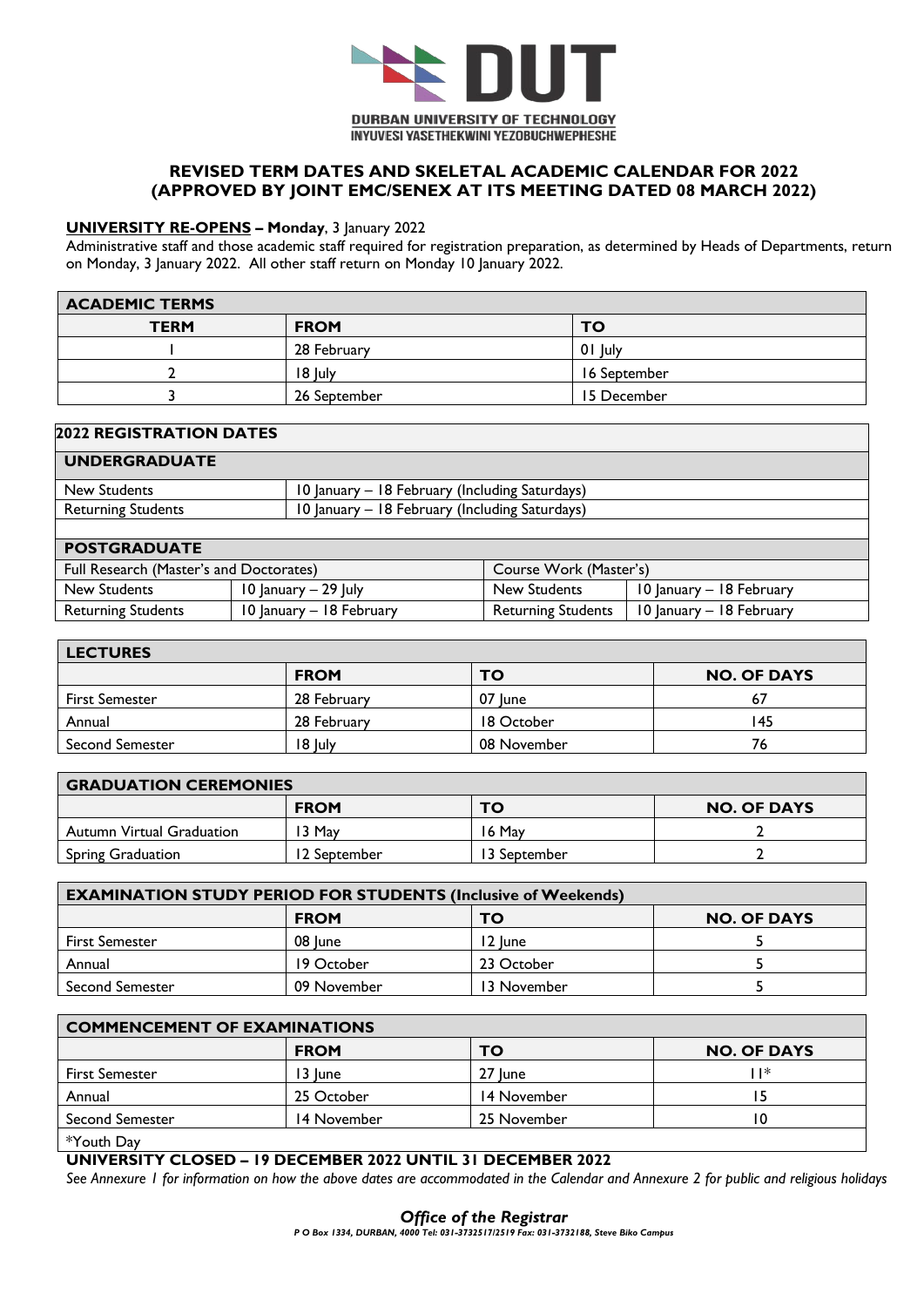

*Annexure 1 to 2022 Academic Calendar*

# **2022 SKELETAL ACADEMIC CALENDAR**

*NOTE:*

*This schedule is aimed at:*

- *1. Illustrating all prescribed factors that need to be accommodated when devising the academic calendar, including the provisions of:*
	- *1.1 A 5-day study period for students (including weekends); and*
	- *1.2 A minimum of 13 weeks per semester for lectures/practicals for semesterised programmes.*
- *2. Indicating the number of days allocated for lectures/practicals (see column 9 below) after all prescribed factors have been accommodated.*

|                                      | (1)          |                                                                                                                                                                                                     | (2)          |                                                          | (3)          | (4)                                                    |                          | (5)                                             |                | (6)                                          | (7)                                                                                  | (8)                                                                                                                              | (9)                                                                  |
|--------------------------------------|--------------|-----------------------------------------------------------------------------------------------------------------------------------------------------------------------------------------------------|--------------|----------------------------------------------------------|--------------|--------------------------------------------------------|--------------------------|-------------------------------------------------|----------------|----------------------------------------------|--------------------------------------------------------------------------------------|----------------------------------------------------------------------------------------------------------------------------------|----------------------------------------------------------------------|
| <b>REGISTRATION</b><br><b>PERIOD</b> |              | <b>TOTAL NUMBER OF</b><br><b>WEEKS FOR 2022</b><br>(CALCULATED FROM<br><b>FIRST DAY OF</b><br><b>LECTURES TO LAST</b><br><b>DAY OF RESPECTIVE</b><br><b>SEMESTER/ANNUAL</b><br><b>EXAMINATIONS)</b> |              | (MINUS)<br><b>MID SEMESTER</b><br><b>VACATION PERIOD</b> |              | (MINUS)<br><b>STUDY PERIOD</b><br>(Including weekends) |                          | (MINUS)<br><b>EXAMS</b>                         |                | (EQUALS)<br><b>REMAINING</b><br><b>WEEKS</b> | (EQUALS)<br><b>REMAINING</b><br><b>DAYS</b><br><b>(EXCLUDING</b><br><b>WEEKENDS)</b> | (MINUS)<br><b>PUBLIC</b><br><b>HOLIDAYS</b><br><b>THAT ARE</b><br><b>NOT PART</b><br>OF THE<br><b>VACATION</b><br><b>PERIODS</b> | (EQUALS)<br><b>DAYS FOR</b><br><b>LECTURES/</b><br><b>PRACTICALS</b> |
| <b>DATES</b>                         | <b>WEEKS</b> | <b>DATES</b>                                                                                                                                                                                        | <b>WEEKS</b> | <b>DATES</b>                                             | <b>WEEKS</b> | <b>DATE</b>                                            | <b>WEEKS</b>             | <b>DATE</b>                                     | <b>WEEKS</b>   |                                              |                                                                                      |                                                                                                                                  |                                                                      |
| Semester I<br>$10$ Jan $-$<br>18 Feb | 6            | Semester I<br>$28$ Feb $-$<br>27 June                                                                                                                                                               | $17 + 1$ day | ----------                                               |              | Semester  <br>08 $ $ une $-$<br>12 June                | 5 days Incl<br>w/ends    | Semester I<br>$13$ lune $-$<br>27 June          | $\overline{2}$ | Semester  <br>$14 + 3$ days                  | Semester 1<br>73                                                                     | Semester I<br>6                                                                                                                  | Semester  <br>67                                                     |
| Annual<br>$10$ Jan $-$<br>18 Feb     | 6            | Annual<br>$28$ Feb $-$<br>01 July                                                                                                                                                                   | 18           | ----------                                               |              | Annual                                                 |                          | Annual                                          |                | Annual<br> 8                                 | <b>Annual</b><br>90                                                                  | Annual                                                                                                                           | <b>Annual</b><br>84                                                  |
|                                      |              |                                                                                                                                                                                                     |              |                                                          |              | MID-YEAR VACATION 04 JULY TO 15 JULY (2 WEEKS)         |                          |                                                 |                |                                              |                                                                                      |                                                                                                                                  |                                                                      |
| Semester 2<br>                       | ---------    | Semester 2<br>$18$ July $-$<br>25 Nov                                                                                                                                                               | $ 9\rangle$  | $19$ Sept $-$<br>23 Sept                                 |              | Semester 2<br>$09$ Nov $-$<br>13 Nov                   | 5 Days<br>incl<br>w/ends | Semester 2<br>$14$ Nov $-$<br>25 Nov            | $\overline{2}$ | Semester 2<br>$15 + 2$ days                  | 77                                                                                   |                                                                                                                                  | <b>Semester 2</b><br>76                                              |
| Annual<br>                           | ----------   | Annual<br>$18$ July $-$<br>14 Nov                                                                                                                                                                   | $17+1$ day   | $19$ Sept $-$<br>23 Sept                                 |              | <b>Annual</b><br>19 Oct -<br>23 Oct                    | 5 Days<br>incl<br>w/ends | Annual<br>$25$ Oct $-$<br>$3 + 1$ day<br>14 Nov |                | Annual<br>$12 + 2$ days                      | 62                                                                                   |                                                                                                                                  | Annual<br>61                                                         |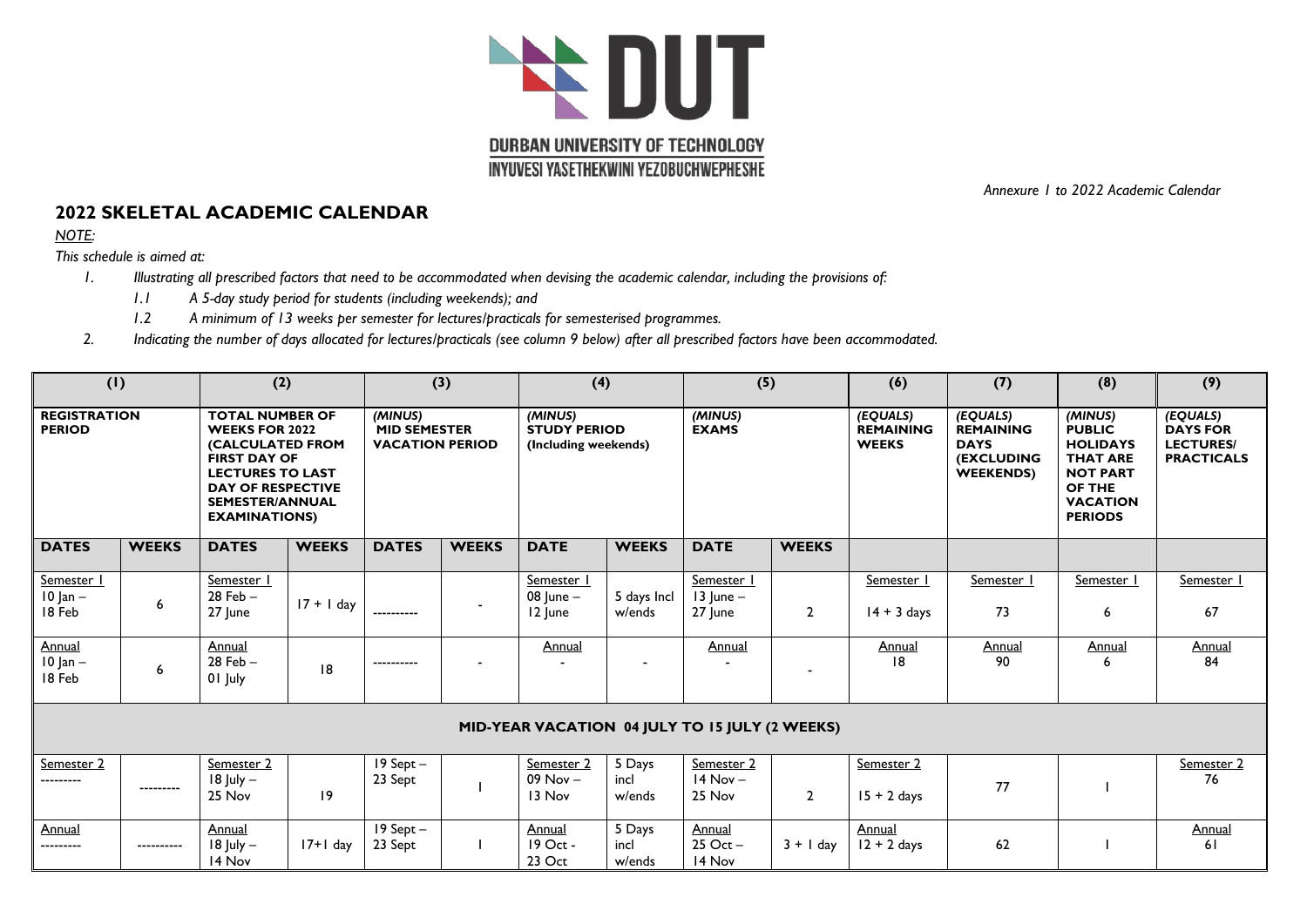

*Annexure 2 to 2022 Academic Calendar*

# **PUBLIC AND RELIGIOUS HOLIDAYS FOR 2022**

| <b>HOLIDAY</b>        | <b>DATE</b>  | <b>DAY</b> | <b>RELIGIOUS DAY</b>                                       | <b>DATE</b>                                                                                                                                                             | <b>DAY</b>     |  |  |  |
|-----------------------|--------------|------------|------------------------------------------------------------|-------------------------------------------------------------------------------------------------------------------------------------------------------------------------|----------------|--|--|--|
| New Year's Day        | 01 January   | Saturday   | Isaiah Shembe Day                                          | 10 March                                                                                                                                                                | Thursday       |  |  |  |
| Human Rights Day      | 21 March     | Monday     | Isaiah Shembe Day                                          | 02 May                                                                                                                                                                  | Monday         |  |  |  |
| Good Friday           | 15 April     | Friday     | *Eid-ul-Fitr                                               | 03 May<br>Tuesday                                                                                                                                                       |                |  |  |  |
| <b>Family Day</b>     | 18 April     | Monday     | <b>Ascension Day</b>                                       | 26 May                                                                                                                                                                  | Thursday       |  |  |  |
| Freedom Day           | 27 April     | Wednesday  | *Eid-ul-Adha                                               | 10 July                                                                                                                                                                 | Sunday         |  |  |  |
| Workers' Day          | 01 May       | Sunday     | Rosh Hashanah                                              | 26-27 September                                                                                                                                                         | Monday/Tuesday |  |  |  |
| Public Holiday        | 02 May       | Monday     | Yom Kippur                                                 | 05 October                                                                                                                                                              | Wednesday      |  |  |  |
| Youth Day             | 16 June      | Thursday   | Deepavali/Diwali                                           | 24 October<br>Monday                                                                                                                                                    |                |  |  |  |
| National Women's Day  | 09 August    | Tuesday    |                                                            |                                                                                                                                                                         |                |  |  |  |
| Heritage Day          | 24 September | Saturday   |                                                            |                                                                                                                                                                         |                |  |  |  |
| Day of Reconciliation | 16 December  | Friday     | *Dependent upon the sighting of the moon.                  |                                                                                                                                                                         |                |  |  |  |
| Christmas Day         | 25 December  | Sunday     | The University respects the religious beliefs of all staff |                                                                                                                                                                         |                |  |  |  |
| Day of Goodwill       | 26 December  | Monday     |                                                            | students. As a result, tests, assessments and examinations<br>not be scheduled on the above days; however, the University<br>remain open and operational on these days. |                |  |  |  |
|                       |              |            |                                                            |                                                                                                                                                                         |                |  |  |  |

## **PUBLIC HOLIDAYS RELIGIOUS HOLIDAYS**

| <b>RELIGIOUS DAY</b> | <b>DATE</b>     | DAY             |
|----------------------|-----------------|-----------------|
| Isaiah Shembe Day    | 10 March        | Thursday        |
| Isaiah Shembe Day    | 02 May          | Monday          |
| *Eid-ul-Fitr         | 03 May          | Tuesday         |
| <b>Ascension Day</b> | 26 May          | <b>Thursday</b> |
| *Eid-ul-Adha         | 10 July         | Sunday          |
| Rosh Hashanah        | 26-27 September | Monday/Tuesday  |
| Yom Kippur           | 05 October      | Wednesday       |
| Deepavali/Diwali     | 24 October      | Monday          |
|                      |                 |                 |
|                      |                 |                 |

# \*Dependent upon the sighting of the moon.

The University respects the religious beliefs of all staff and students. As a result, tests, assessments and examinations will not be scheduled on the above days; however, the University will remain open and operational on these days.